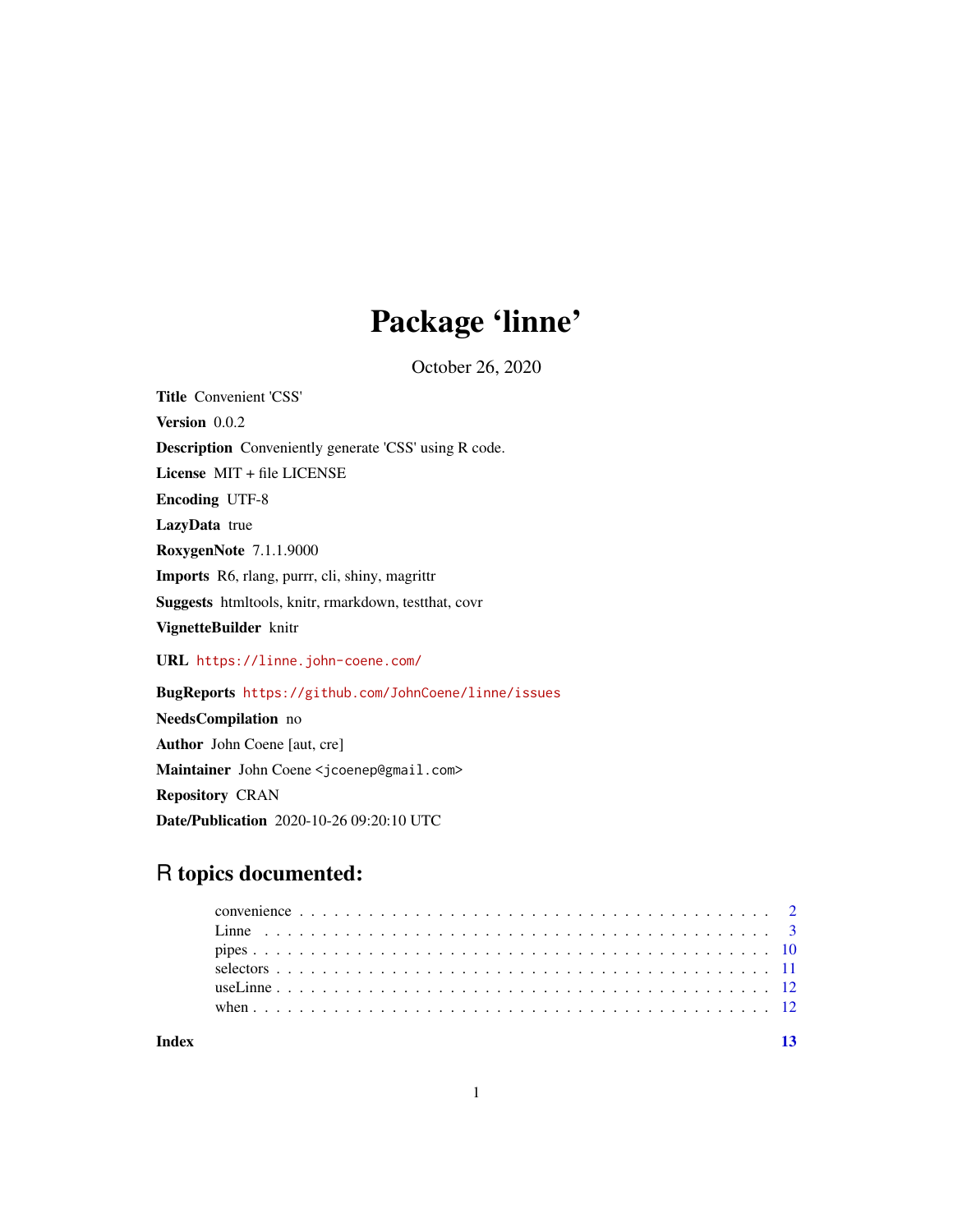<span id="page-1-0"></span>

## <span id="page-1-1"></span>Description

Convenience functions for common operations.

## Usage

important\_(value) url\_(value) rgb\_(r, g, b)  $rgba_{-}(r, g, b, a = 0.5)$ 

## Arguments

| value      | Value to use.                       |
|------------|-------------------------------------|
| r, g, b, a | Red, green, blue, and alpha values. |

## Functions

- important<sub>-(</sub>) Makes it such that the rule cannot be overwritten by other rules (other selections).
- [rgb\\_\(\)](#page-1-1), [rgba\\_\(\)](#page-1-1) Functions for red, green, blue and alpha for transparency.
- [url\\_\(\)](#page-1-1) Wrap in a url CSS function call.

## Examples

```
Linne$
new()$
 rule(
   sel_id("id"),
   color = rgba_{(255, 255, 255, .6)}fontSize = important_(20)
 )
```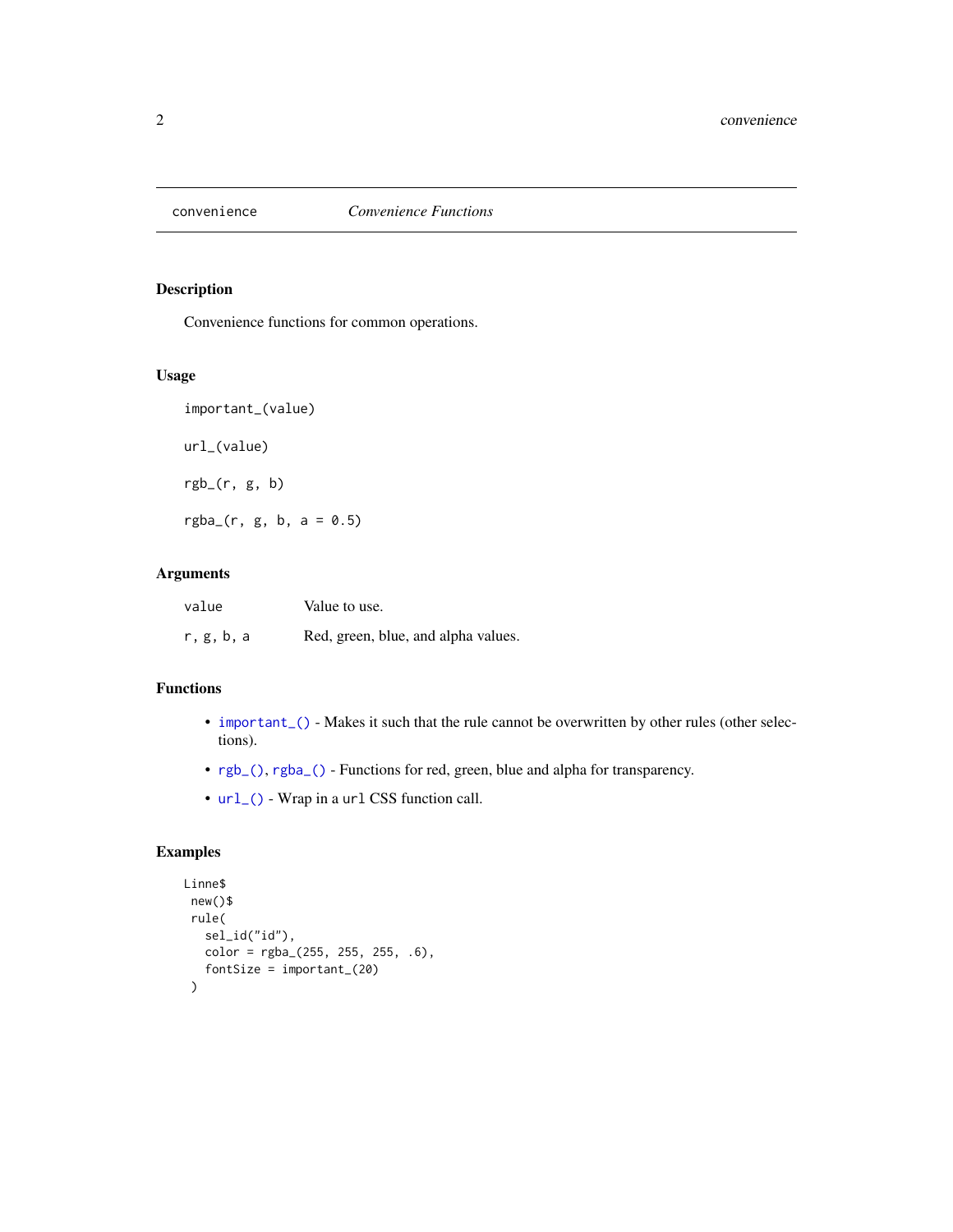<span id="page-2-0"></span>

## Description

Generate CSS from R code. Initialise a new CSS environment with new, use rule to define CSS rules.

## Attributes

There are hundreds of attributes to pass to the three-dot construct (...), a comprehensive list of them can be found on [w3schools.](https://www.w3schools.com/cssref/)

Note that Linne accepts camelCase for convenience, e.g.: font-size or fontSize.

#### Methods

## Public methods:

- [Linne\\$define\(\)](#page-2-1)
- [Linne\\$rule\(\)](#page-2-2)
- [Linne\\$build\(\)](#page-3-0)
- [Linne\\$get\\_css\(\)](#page-3-1)
- [Linne\\$show\\_css\(\)](#page-3-2)
- [Linne\\$import\(\)](#page-4-0)
- [Linne\\$include\(\)](#page-4-1)
- [Linne\\$write\(\)](#page-5-0)
- [Linne\\$print\(\)](#page-5-1)
- [Linne\\$inject\(\)](#page-5-2)
- [Linne\\$clone\(\)](#page-6-0)

#### <span id="page-2-1"></span>Method define():

*Usage:*

Linne\$define(...)

### *Arguments:*

... Named variables to define.

*Details:* Define variables.

*Returns:* Self: the Linne object.

*Examples:*

Linne\$new()\$define(baseColor = "blue")

#### <span id="page-2-2"></span>Method rule():

*Usage:* Linne\$rule(selector, ...)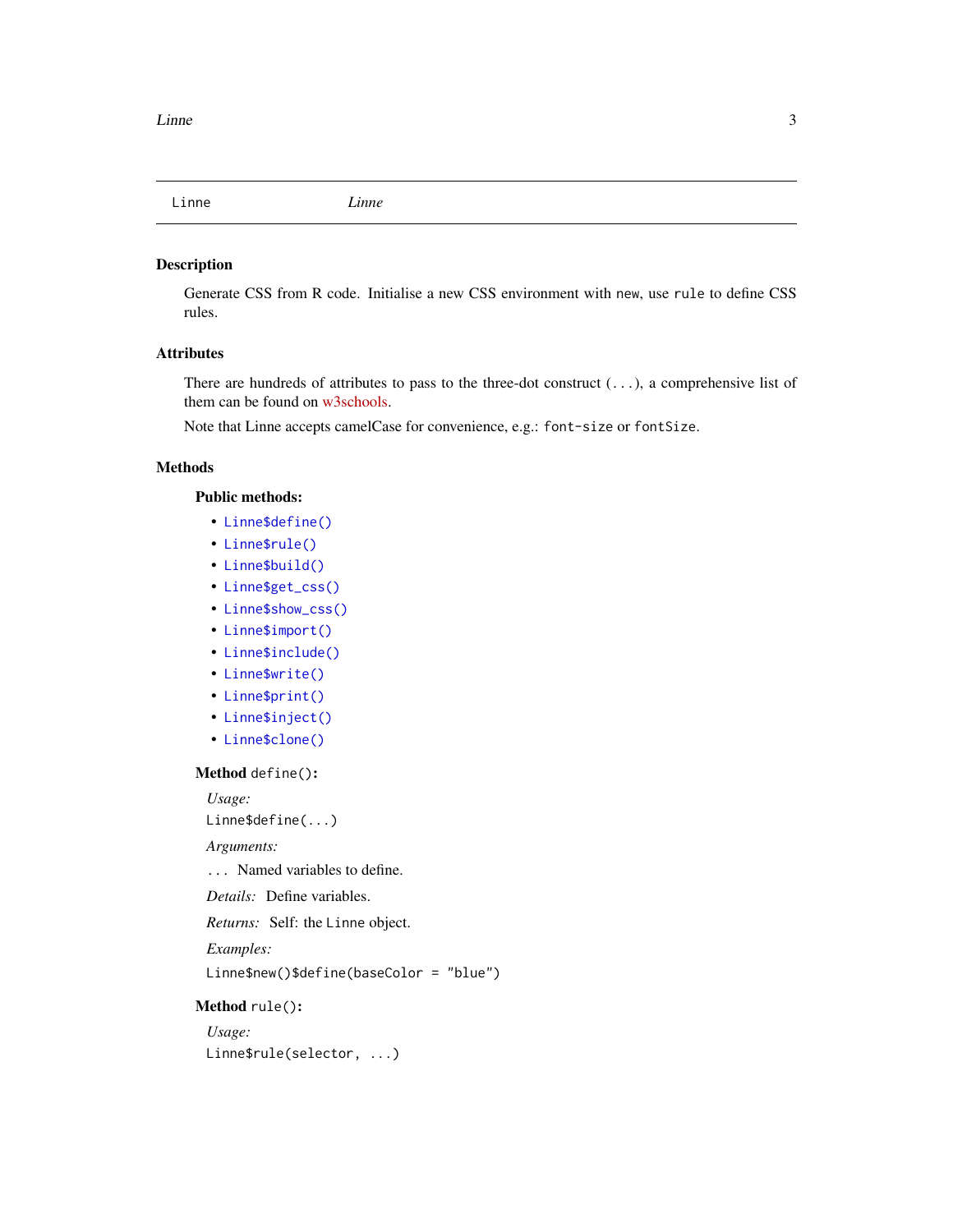#### *Arguments:*

selector An object of class selector as returned by the sel\_\* family of functions.

... Declarations: properties and their values. This accepts camelcase, e.g.: font-style or fontStyle.

*Details:* Rule Define a CSS rule.

*Returns:* Self: the Linne object.

*Examples:*

```
Linne$new()$rule(sel_id("myButton"), color = "blue", fontSize = 50)
```
#### <span id="page-3-0"></span>Method build():

*Usage:*

Linne\$build()

*Details:* Builds CSS Builds the CSS from definitions and rules.

*Examples:*

```
Linne$
new()$
define(primary_color = 'red')$
rule(
   sel_id("myButton"),
  color = primary_color,
  fontSize = 50
 )$
 rule(
   sel_class("container"),
   backgroundColor = primary_color
 )$
 build()
```
<span id="page-3-1"></span>Method get\_css():

*Usage:*

Linne\$get\_css(build = TRUE)

*Arguments:*

build Whether to build the CSS with the build method.

*Details:* Retrieve the CSS

*Returns:* A string.

*Examples:*

Linne\$new()\$rule(sel\_id("myId"), fontSize = 20)\$get\_css()

#### <span id="page-3-2"></span>Method show\_css():

*Usage:* Linne\$show\_css(build = TRUE)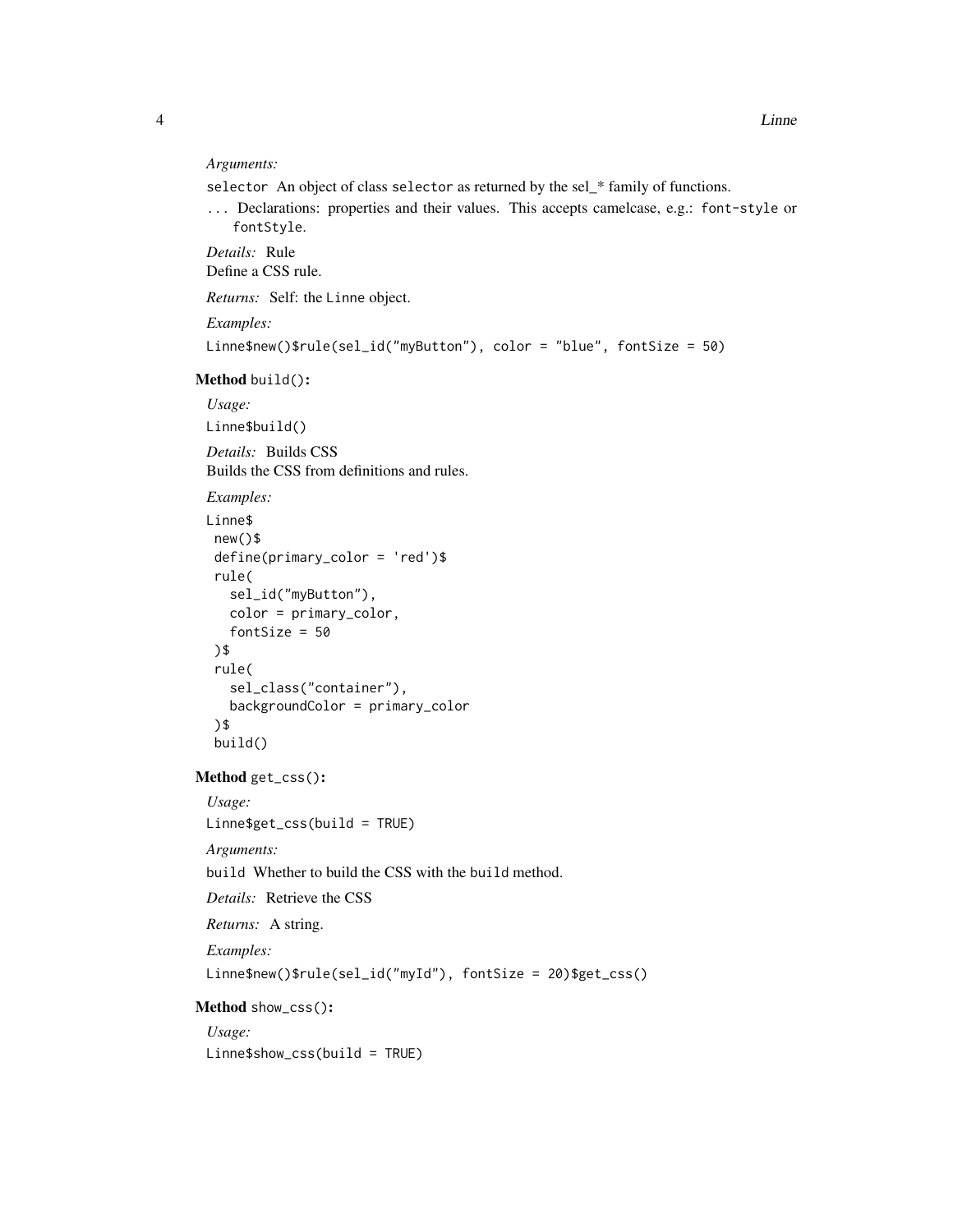#### <span id="page-4-2"></span>Linne 5

*Arguments:* build Whether to build the CSS with the build method. *Details:* Prints Generated CSS *Examples:* Linne\$new()\$rule(sel\_id("myButton"), color = "blue")\$show\_css()

## <span id="page-4-0"></span>Method import():

*Usage:* Linne\$import(url)

*Arguments:*

url URL to import.

*Details:* Import Import from a url or path.

*Examples:*

Linne\$new()\$import('https://fonts.googleapis.com/css2?family=Roboto')

## <span id="page-4-1"></span>Method include():

*Usage:*

Linne\$include(build = TRUE)

*Arguments:*

build Whether to build the CSS with the build method.

*Details:* Include in Shiny Includes the CSS in shiny, place the call to this method anywhere in the shiny UI.

*Returns:* [htmltools::tags](#page-0-0)

## *Examples:*

```
# generate CSS
css <- Linne$
 new()$
 define(grey = '#c4c4c4')$
  rule(
    sel_id("myButton"),
    backgroundColor = 'red',
    fontSize = 20,
    color = grey
 )$
  rule(
    sel_class("aClass"),
    color = grey\mathcal{L}# include in an app
```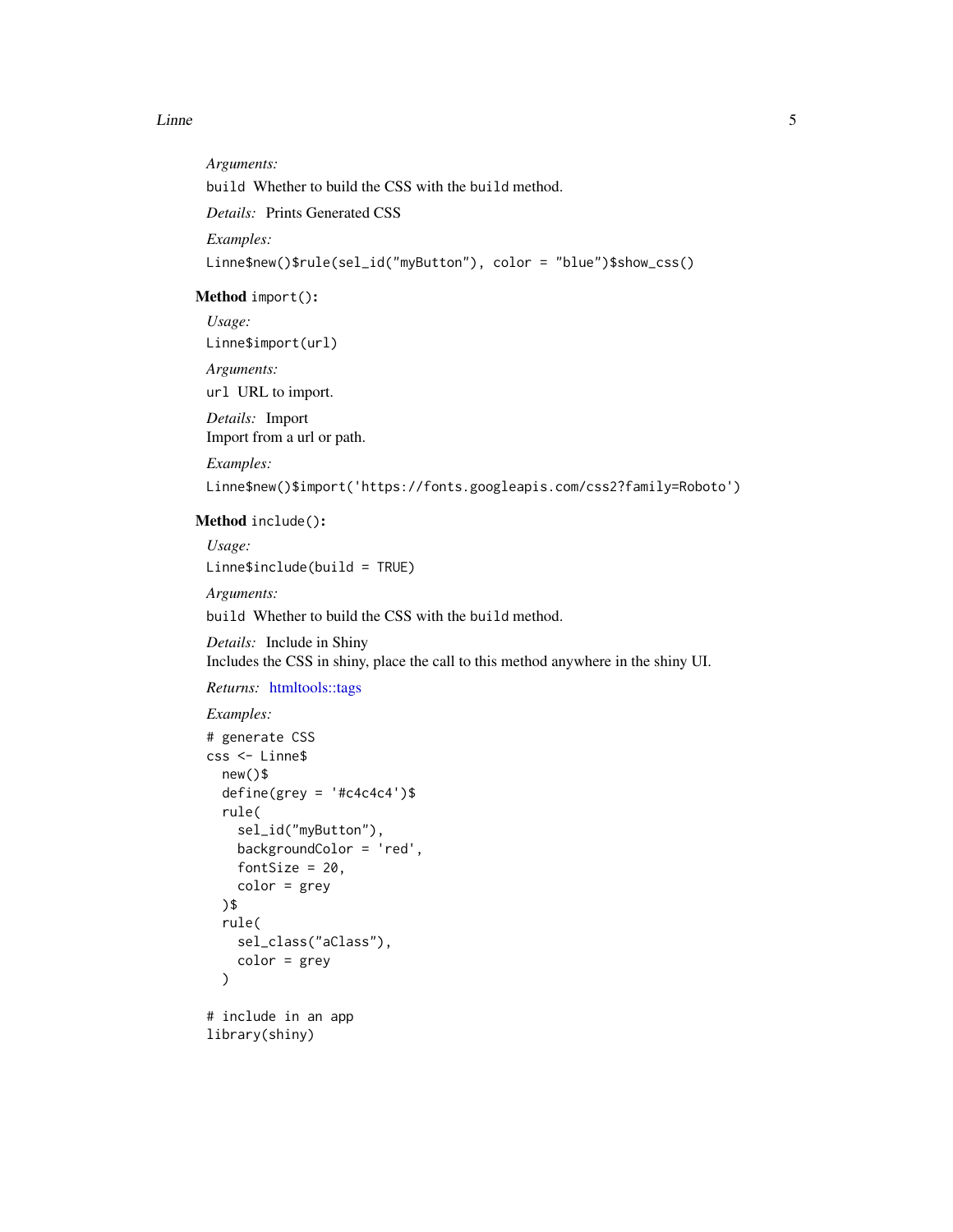#### **6** Communication is the contract of the contract of the contract of the contract of the contract of the contract of the contract of the contract of the contract of the contract of the contract of the contract of the contr

```
ui <- fluidPage(
 css$include(),
 h1("Some text", class = "aClass"),
 actionButton("myButton", "Am I red?", class = "aClass")
)
server <- function(input, output){
  output$myPlot <- renderPlot(plot(cars))
}
if(interactive())
 shinyApp(ui, server)
```
#### <span id="page-5-0"></span>Method write():

*Usage:*

Linne\$write(path = "style.css", pretty = FALSE, build = TRUE)

*Arguments:*

path Path to file. pretty Whether to keep tabs and newlines. build Whether to build the CSS with the build method.

*Details:* Save Write the CSS to file.

#### *Examples:*

```
if(interactive())
Linne$new()$rule(sel_id("id"), fontStyle = "italic")$write("styles.css")
```
#### <span id="page-5-1"></span>Method print():

*Usage:*

Linne\$print()

*Details:* Print Prints information on the Linne object.

## <span id="page-5-2"></span>Method inject():

*Usage:*

Linne\$inject(build = TRUE, session = shiny::getDefaultReactiveDomain())

*Arguments:*

build Whether to build the CSS with the build method.

session A valid shiny session.

*Details:* Inject CSS Dynamically inject CSS from the server of a shiny application.

*Examples:*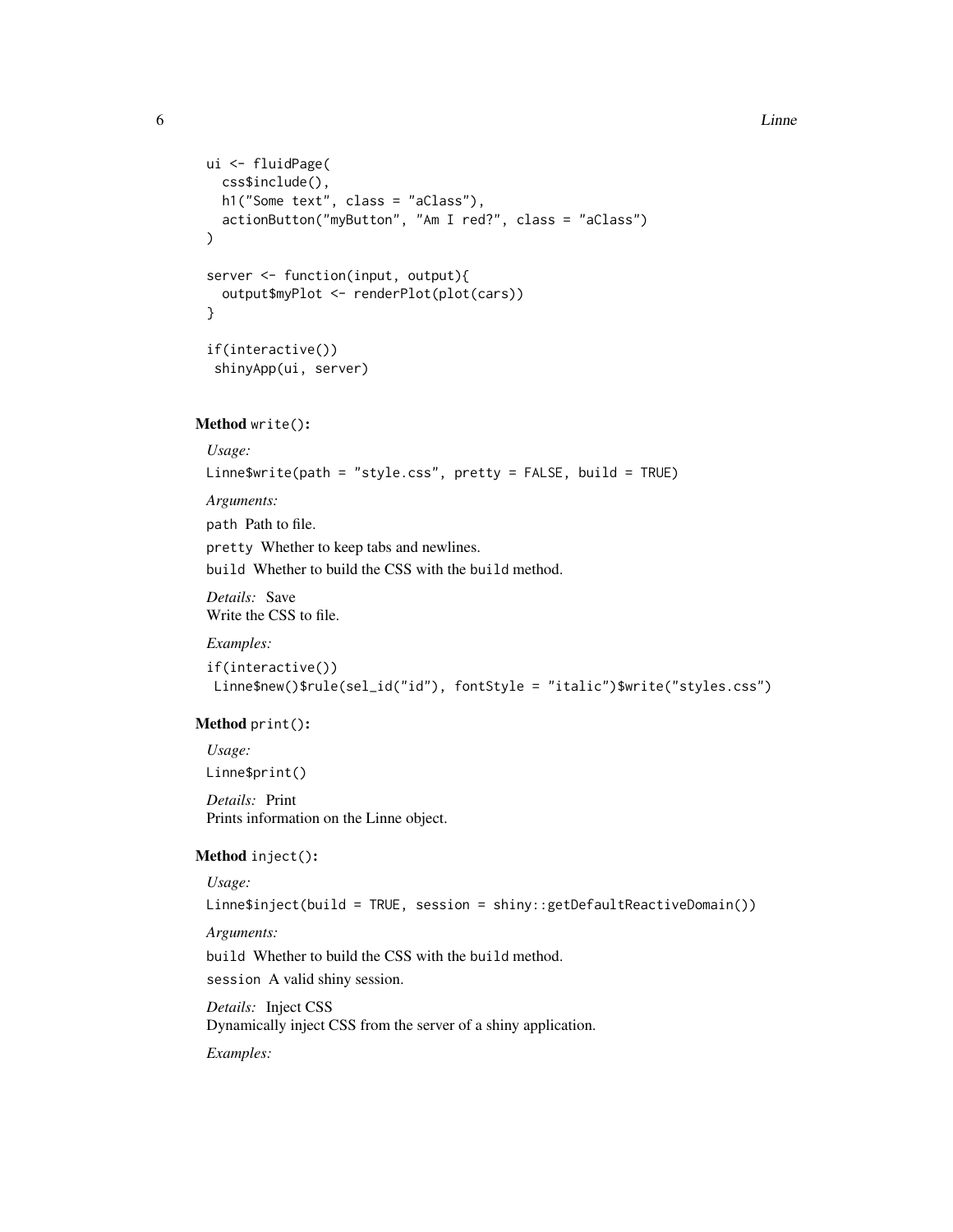#### Linne 7

```
library(shiny)
ui <- fluidPage(
  useLinne(),
  actionButton("change", "Change me!")
)
server <- function(input, output){
  linne <- Linne$
    new()$
    rule(
      sel_id("change"),
      color = "white",backgroundColor = "black"
    )
  observeEvent(input$change, {
    linne$inject()
  })
}
if(interactive())
 shinyApp(ui, server)
```
<span id="page-6-0"></span>Method clone(): The objects of this class are cloneable with this method.

*Usage:* Linne\$clone(deep = FALSE) *Arguments:* deep Whether to make a deep clone.

## Examples

```
## ------------------------------------------------
## Method `Linne$define`
## ------------------------------------------------
Linne$new()$define(baseColor = "blue")
## ------------------------------------------------
## Method `Linne$rule`
## ------------------------------------------------
Linne$new()$rule(sel_id("myButton"), color = "blue", fontSize = 50)
## ------------------------------------------------
## Method `Linne$build`
```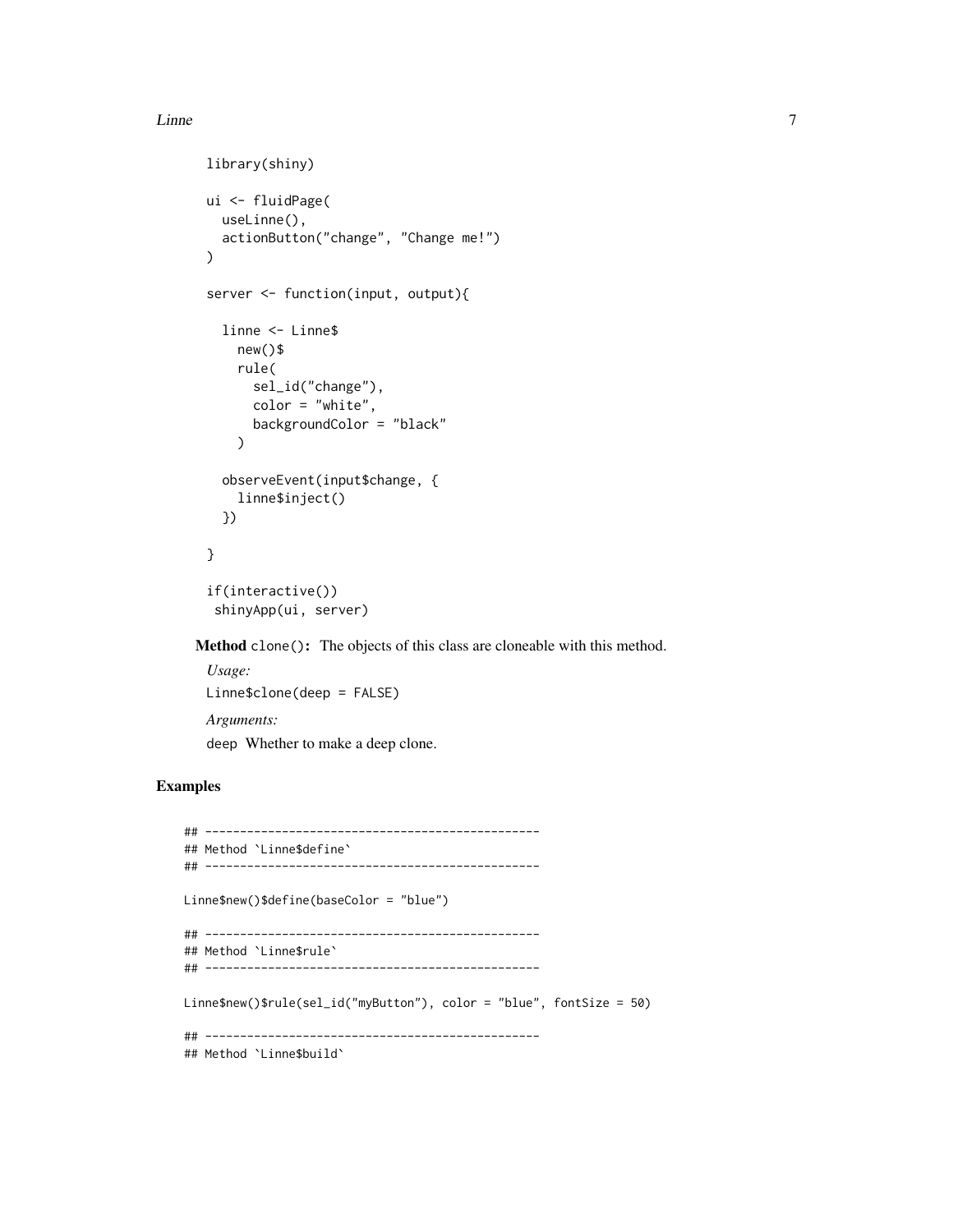```
## ------------------------------------------------
Linne$
new()$
 define(primary_color = 'red')$
 rule(
  sel_id("myButton"),
  color = primary_color,
  fontSize = 50
 )$
 rule(
   sel_class("container"),
  backgroundColor = primary_color
 )$
 build()
## ------------------------------------------------
## Method `Linne$get_css`
## ------------------------------------------------
Linne$new()$rule(sel_id("myId"), fontSize = 20)$get_css()
## ------------------------------------------------
## Method `Linne$show_css`
## ------------------------------------------------
Linne$new()$rule(sel_id("myButton"), color = "blue")$show_css()
## ------------------------------------------------
## Method `Linne$import`
## ------------------------------------------------
Linne$new()$import('https://fonts.googleapis.com/css2?family=Roboto')
## ------------------------------------------------
## Method `Linne$include`
## ------------------------------------------------
# generate CSS
css <- Linne$
  new()$
  define(grey = '#c4c4c4')$
  rule(
    sel_id("myButton"),
   backgroundColor = 'red',
   fontSize = 20,
   color = grey
  )$
  rule(
   sel_class("aClass"),
    color = grey
  )
```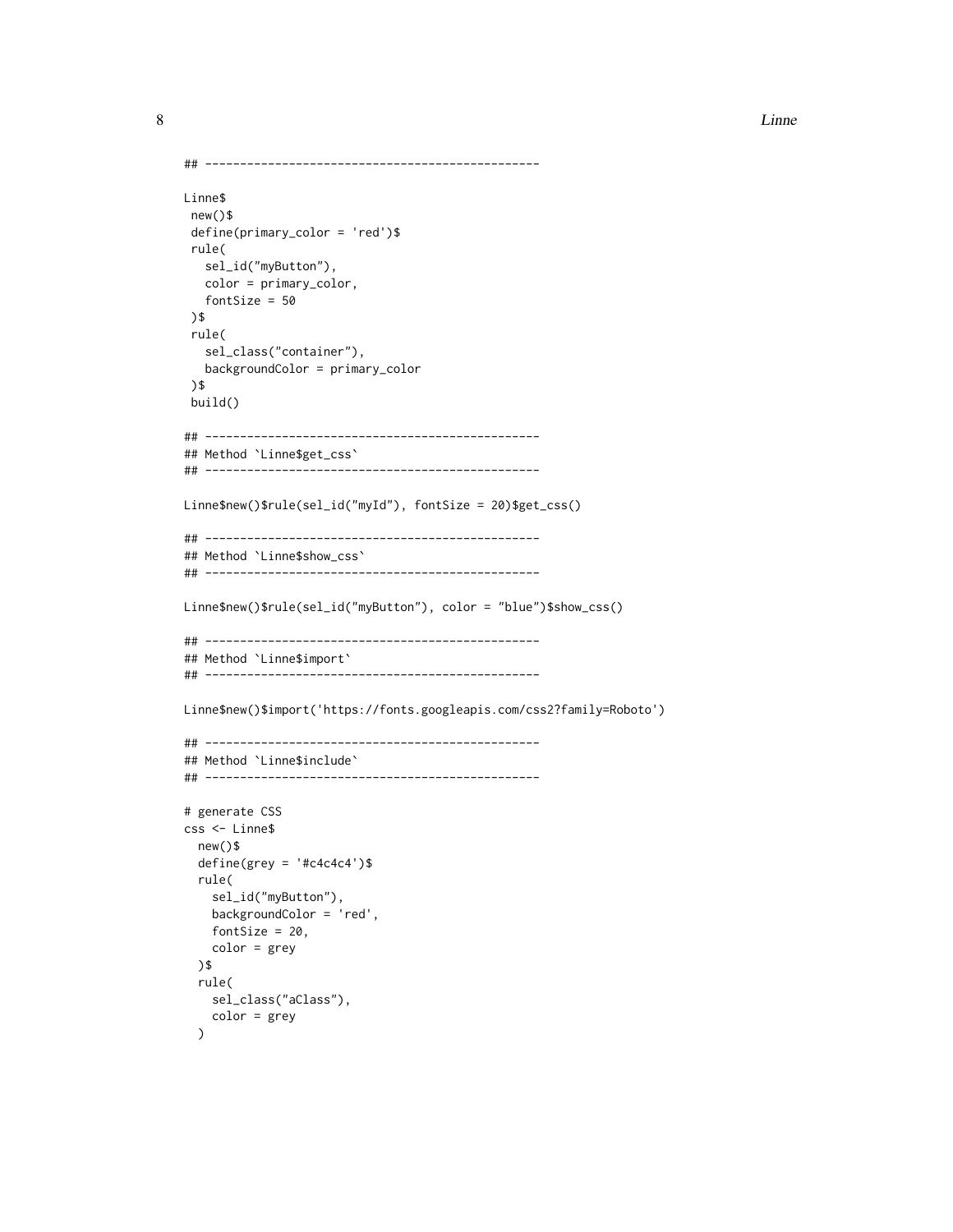#### Linne **9**

```
# include in an app
library(shiny)
ui <- fluidPage(
  css$include(),
  h1("Some text", class = "aClass"),
  actionButton("myButton", "Am I red?", class = "aClass")
\lambdaserver <- function(input, output){
  output$myPlot <- renderPlot(plot(cars))
}
if(interactive())
 shinyApp(ui, server)
## ------------------------------------------------
## Method `Linne$write`
## ------------------------------------------------
if(interactive())
Linne$new()$rule(sel_id("id"), fontStyle = "italic")$write("styles.css")
## ------------------------------------------------
## Method `Linne$inject`
## ------------------------------------------------
library(shiny)
ui <- fluidPage(
  useLinne(),
  actionButton("change", "Change me!")
\lambdaserver <- function(input, output){
  linne <- Linne$
    new()$
    rule(
      sel_id("change"),
      color = "white",
      backgroundColor = "black"
    )
  observeEvent(input$change, {
    linne$inject()
  })
}
if(interactive())
 shinyApp(ui, server)
```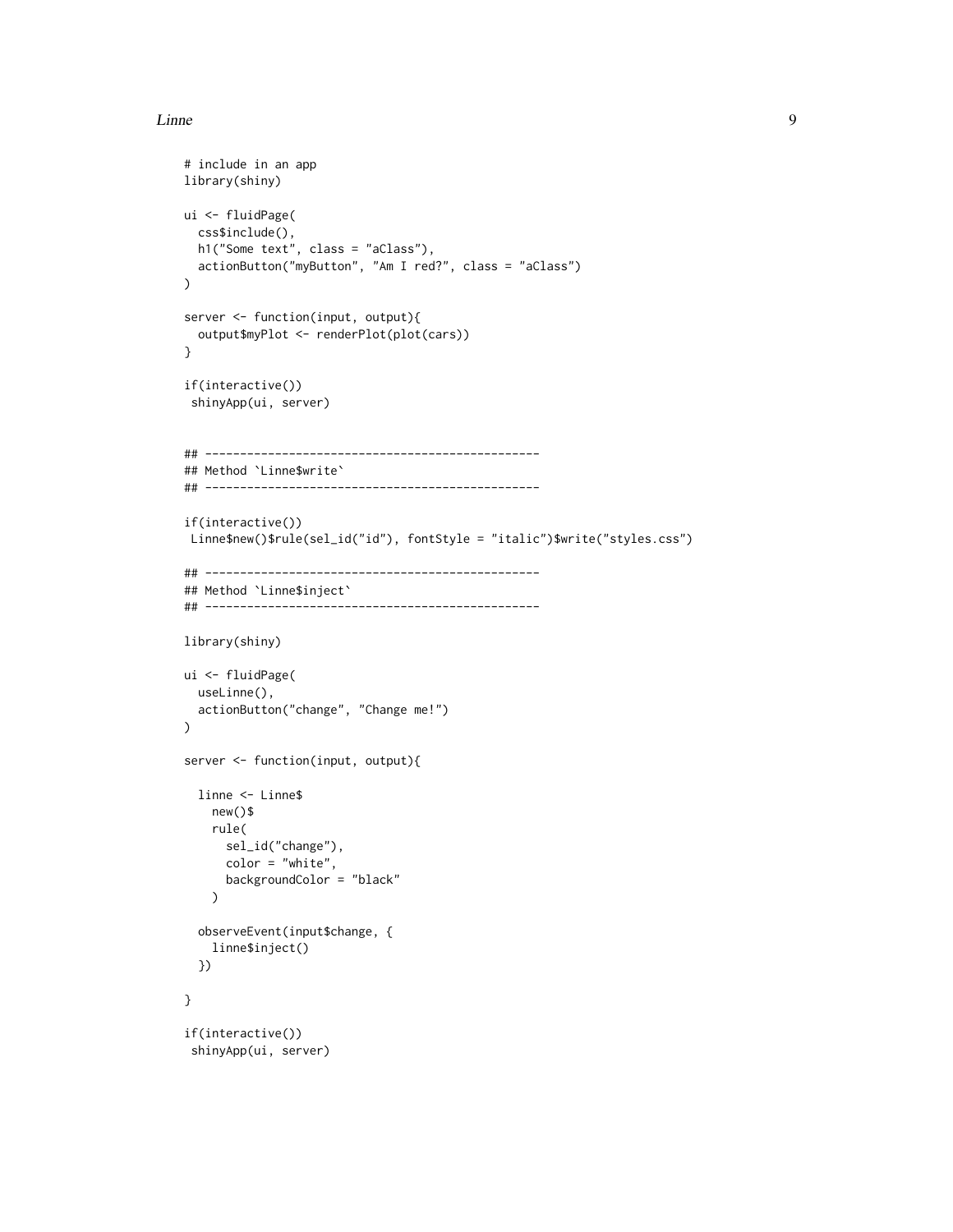<span id="page-9-0"></span>pipes *Infixes*

## <span id="page-9-1"></span>Description

Convenient pipes for more sophisticated selectors.

#### Usage

lhs %child% rhs lhs %or% rhs lhs %with% rhs

### Arguments

lhs, rhs Selectors as returned by sel\_\* family of functions.

### **Operators**

- [%child%](#page-9-1) Selects elements where right hand is child of left hand, e.g.: sel\_tag('div') %child% sel\_class('aClass') selects elements with aClass who are direct children of div tags.
- [%or%](#page-9-1) Select left hand or right hand, e.g.: sel\_id('myId') %or% sel\_class('myClass') will select both the element with the id and elements with the class. Ideal to select and apply rules multiple elements at once.
- [%with%](#page-9-1) Left hand selector with right hand selector, e.g.: sel\_tag('div') %with% sel\_class('aClass') selects a div with a class of aClass. Ideal to narrow down the selection.

#### Examples

```
# select all paragraph 'p' with "red" class
sel_tag("p") %with% sel_class("red")
```

```
# the other way around works equally well
sel_class("red") %with% sel_tag("p")
```

```
# select multiple elements
# where id = "x" or class = "center"
sel_id("x") %or% sel_class("center")
```

```
# select element with id = "x" and parent's id = "y"
sel_id("y") %child% sel_id("y")
```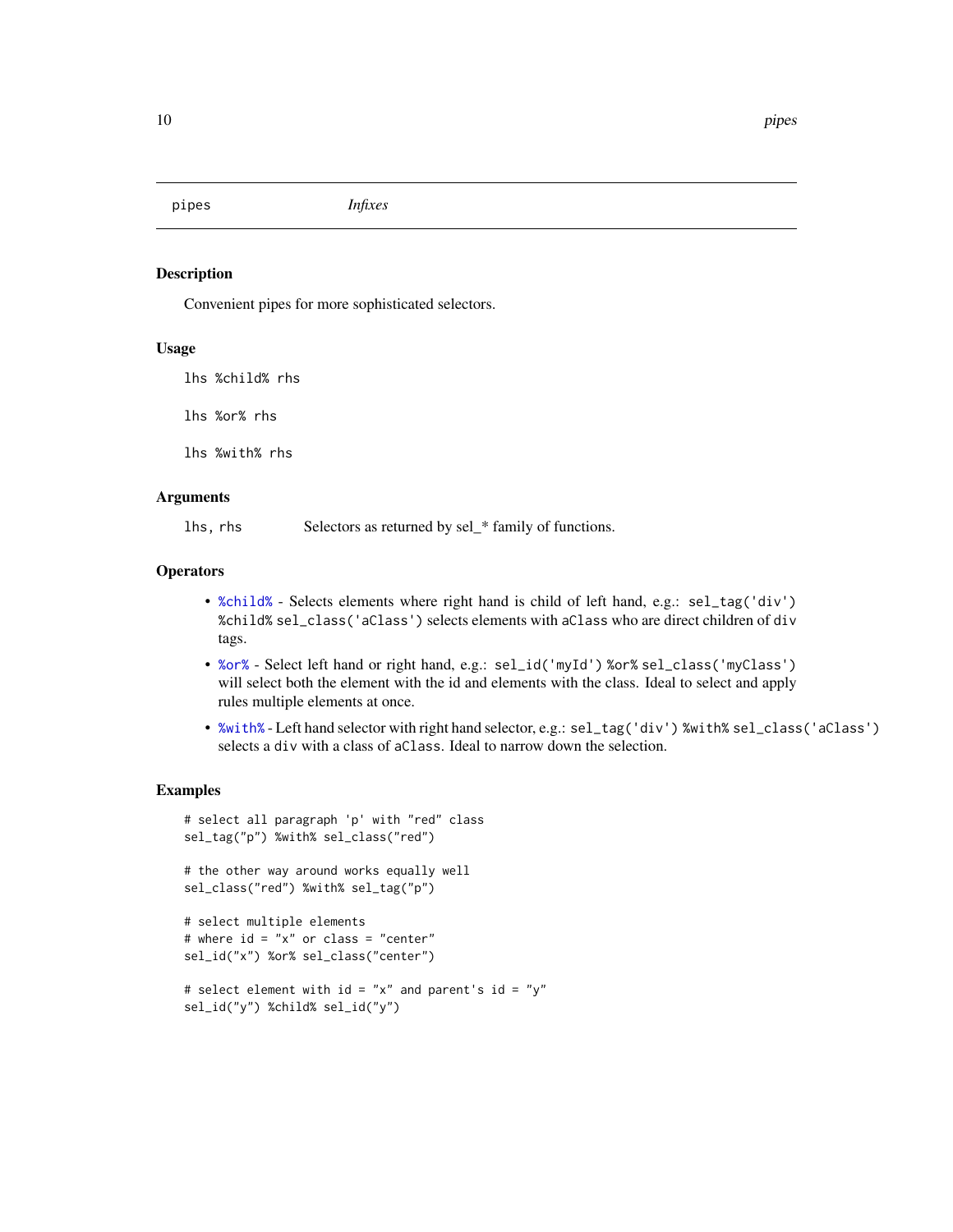<span id="page-10-2"></span><span id="page-10-0"></span>selectors *Selectors*

#### <span id="page-10-1"></span>Description

Create selectors to select particular elements.

#### Usage

```
sel_id(value)
sel_input(value)
sel_all()
sel_class(value)
sel_tag(value)
sel_attr(attribute, value = NULL, tag = NULL)
```
## Arguments

| value     | Value of selector. |
|-----------|--------------------|
| attribute | Name of attribute. |
| tag       | Name of tag.       |

## Details

The functions will print in the console the CSS selector they compose.

## Functions

- [sel\\_id\(\)](#page-10-1) Select an object by its id, e.g.: sel\_id('btn') selects shiny::actionButton('btn','Button').
- [sel\\_all\(\)](#page-10-1) Selects everything.
- [sel\\_input\(\)](#page-10-1) Selects an input by its id, e.g.: sel\_id('txt') selects shiny::textInput('txt','Text').
- [sel\\_class\(\)](#page-10-1) Select all elements bearing a specific class, e.g.: sel\_class('cls'), selects shiny::h1('hello',class = 'cls').
- [sel\\_tag\(\)](#page-10-1) Select all tags, e.g.: sel\_tag('p') selects p('hello').
- [sel\\_attr\(\)](#page-10-1) Select all tags with a specific attribute.

## See Also

[%with%](#page-9-1), [%or%](#page-9-1), and [%child%](#page-9-1) as well as [when\\_active\(\)](#page-11-1), [when\\_hover\(\)](#page-11-1), and [when\\_focus\(\)](#page-11-1) for more sophisticated element selection.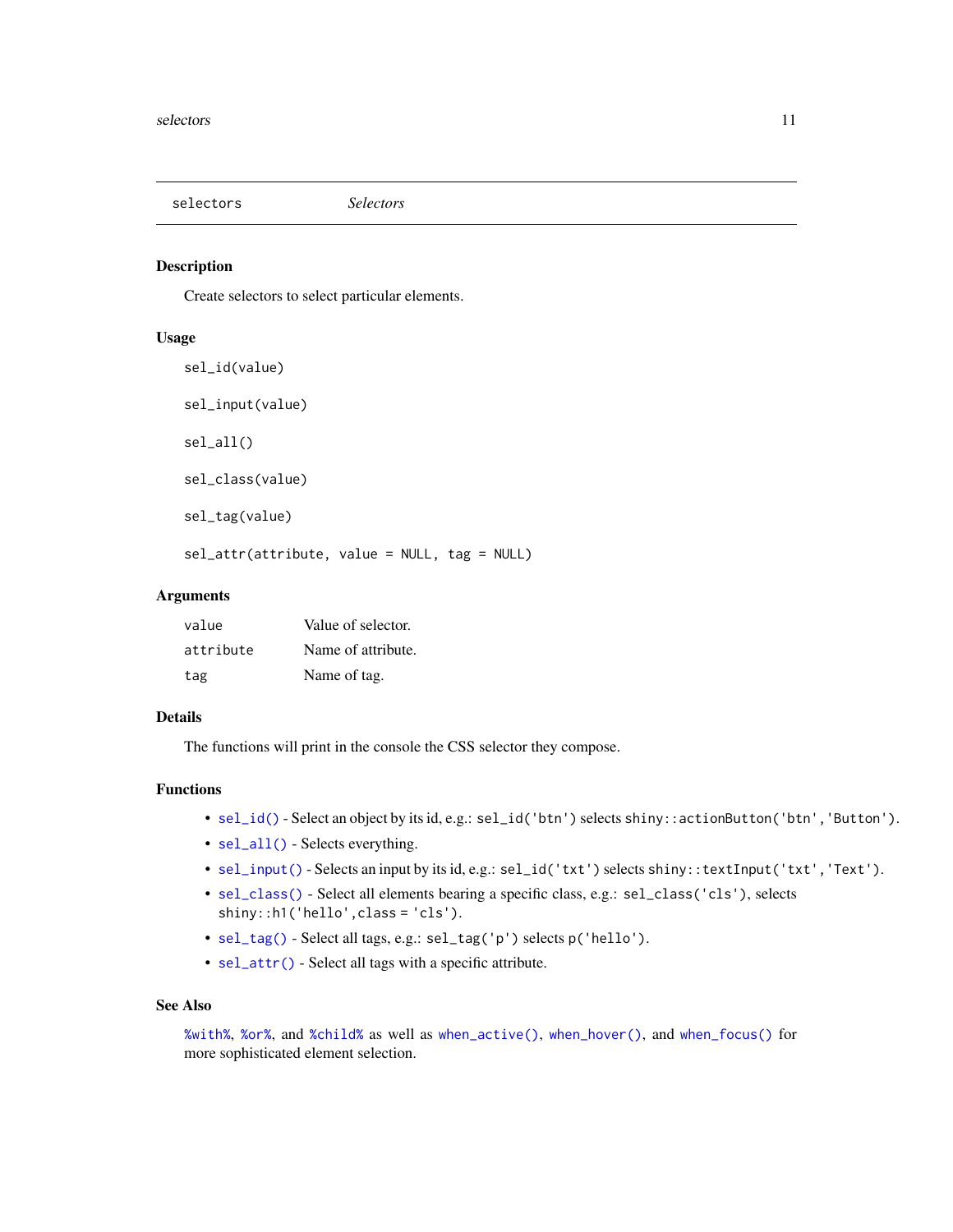## Examples

```
# select element where id = x
sel_id("x")
# select all elements with class = "container"
```
sel\_class("container")

useLinne *Dependency*

## Description

Imports dependencies necessary for the inject method to work. Pace this function in your shiny UI.

## Usage

useLinne()

when *State*

## <span id="page-11-1"></span>Description

Narrows selection to a specific state, e.g.: when it is hovered.

## Usage

```
when_active(selector)
```
when\_hover(selector)

when\_focus(selector)

## Arguments

selector as returned by [selectors.](#page-10-2)

<span id="page-11-0"></span>